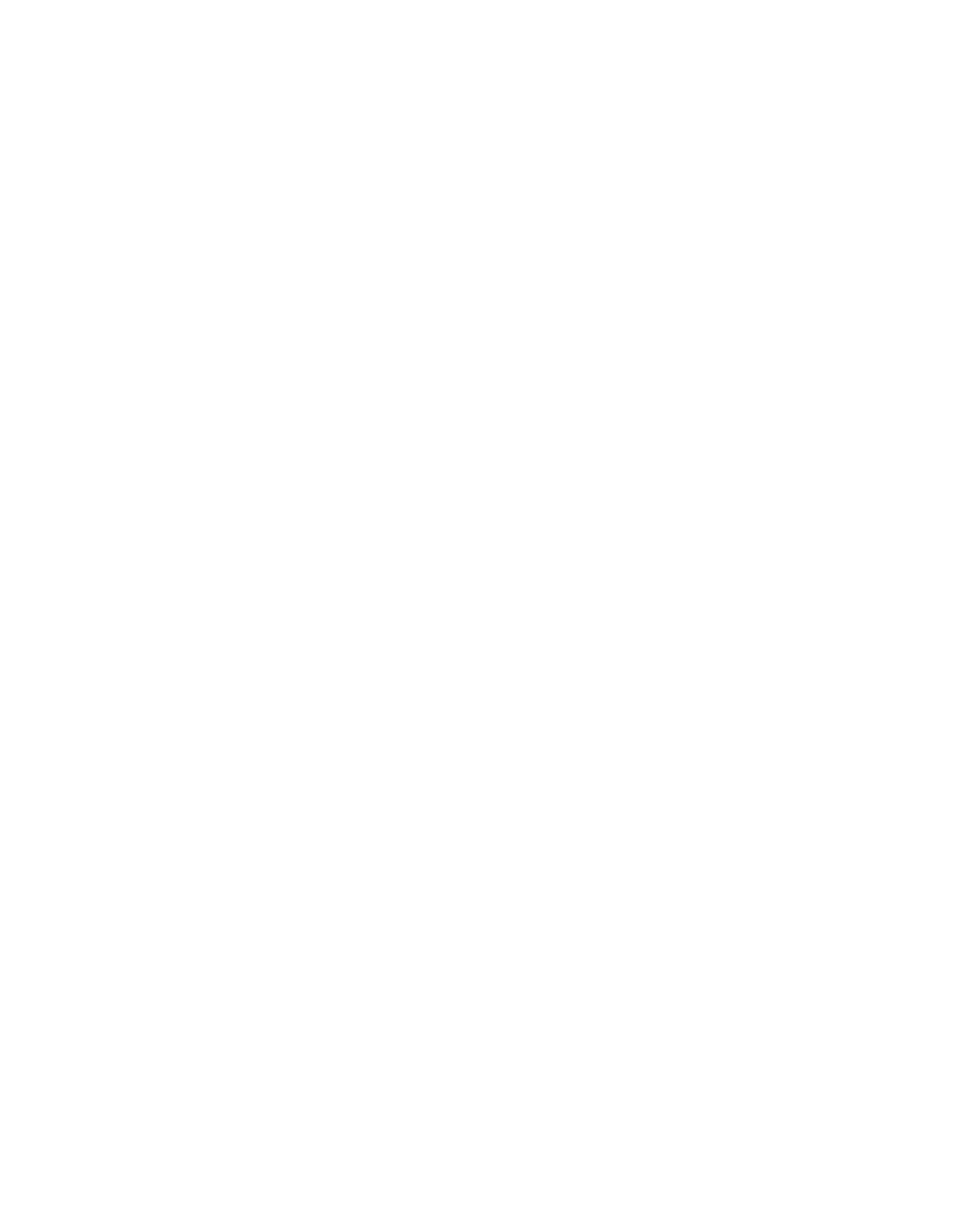CENTRO MARIO MOLINA PARA ESTUDIOS ESTRATÉGICOS SOBRE ENERGÍA Y MEDIO AMBIENTE A.C.



We acknowledge the generous support of the UK Pact Programme of the Department of Business, Energy and Industrial Strategy (BEIS)

March 2022

Rubén Darío 36, Col. Rincón del Bosque, Polanco V Sección Del. Miguel Hidalgo, Ciudad de México, CDMX, CP 11580. Tel: (52-55)-9129-3929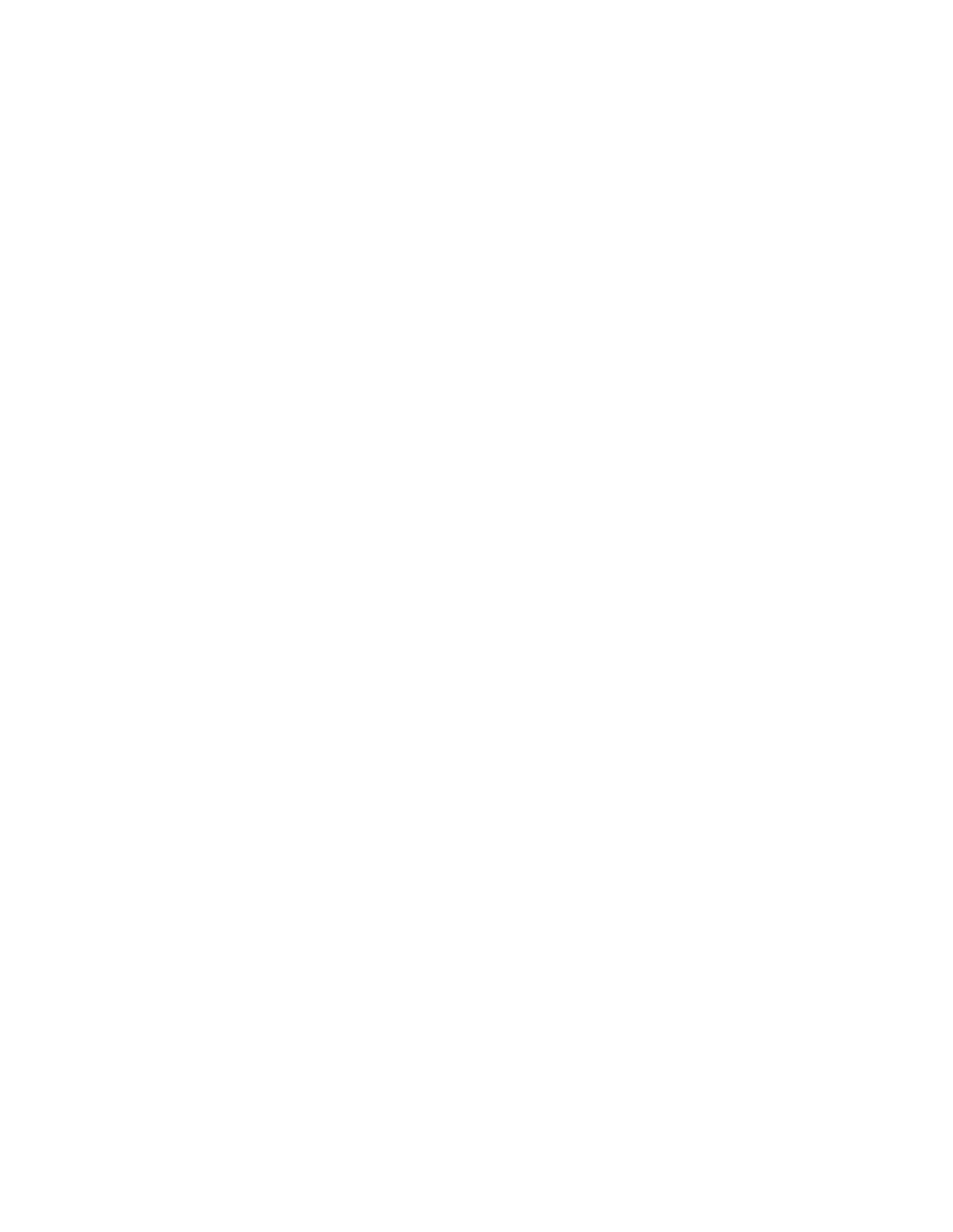

## **1. Introduction**

The need to find alternatives for the decarbonisation of the world economies has positioned hydrogen  $(H<sub>2</sub>)$  as an attractive solution for bringing greenhouse gas (GHG) emission reductions and energy security. The versatility of hydrogen has promoted projects targeting all areas of energy consumption (mobility, heat in buildings and the industry, power generation) and as a feedstock in industry (refining, chemical, iron and steel, mining). These applications are emerging, and their adoption is accelerating around the world as decarbonisation efforts towards net-zero emissions strengthen. However, hydrogen decarbonisation efforts in the long run will need a strong commitment to invest in zerocarbon hydrogen production and use from 2020 to 2035, so that costs can be reduced. Between 2035 and 2050, structural shifts based on available and near-mature technology need to emerge, and research and development efforts for hydrogen production and use must continue so that between 2050 zero-carbon  $H_2$  production and use are widespread in areas such as heavy industries (Rissman, et al., 2020). The International Energy Agency (IEA) (2020) expects a substantial increase in hydrogen and hydrogen-related products (hydrogen, ammonia, synthetic fuels, electricity from hydrogen, among others) between 2019 and 2070, with a demand for hydrogen-related energy sources 12 times higher in comparison to oil and gas. Moreover, hydrogen and hydrogen-based fuels may account for 8% of global  $CO<sub>2</sub>$  emission reductions (6% from transport and 2% from industry).

For the latter reasons, it is vital to promote technologies and policies to give shape to a rapid adoption and development of hydrogen solutions based on a careful assessment of each potential project. As an important member of the international community, Mexico cannot stay behind these efforts and must increase the promotion and adoption of green hydrogen. The generation, transport, storage, distribution, and use of green hydrogen in Mexico could represent an opportunity for not only reducing GHG emissions but for increasing the energy security of the country and taking advantage of its vast renewable resources. Green hydrogen in Mexico could also bring new job opportunities and the reduction of atmospheric pollutant emissions. The IEA (2021) considers that low-carbon hydrogen could represent the next step for Latin America's clean energy transition reaching sectors that are not feasible for direct electrification. While it is considered that hydrogen will be required for decarbonising the transport sector of the entire region, the potential for decarbonising heavy industry would be concentrated in few countries such as Mexico. The study highlights the fact that there are still significant challenges for low-carbon hydrogen in the region, but it is recommended that the initial efforts to be focused on research and development, pilot projects and their preparation for a large-scale deployment. Recommendations for policy makers include the definition of the long-term role of hydrogen in the energy system; the identification of opportunities for the development of key technologies, the support of early financing schemes and the reduction of investment risk; focus on research and development; the use of certification schemes to incentivise production of low-carbon hydrogen and the regional cooperation and the positioning of Latin America in the global landscape (IEA, 2021a).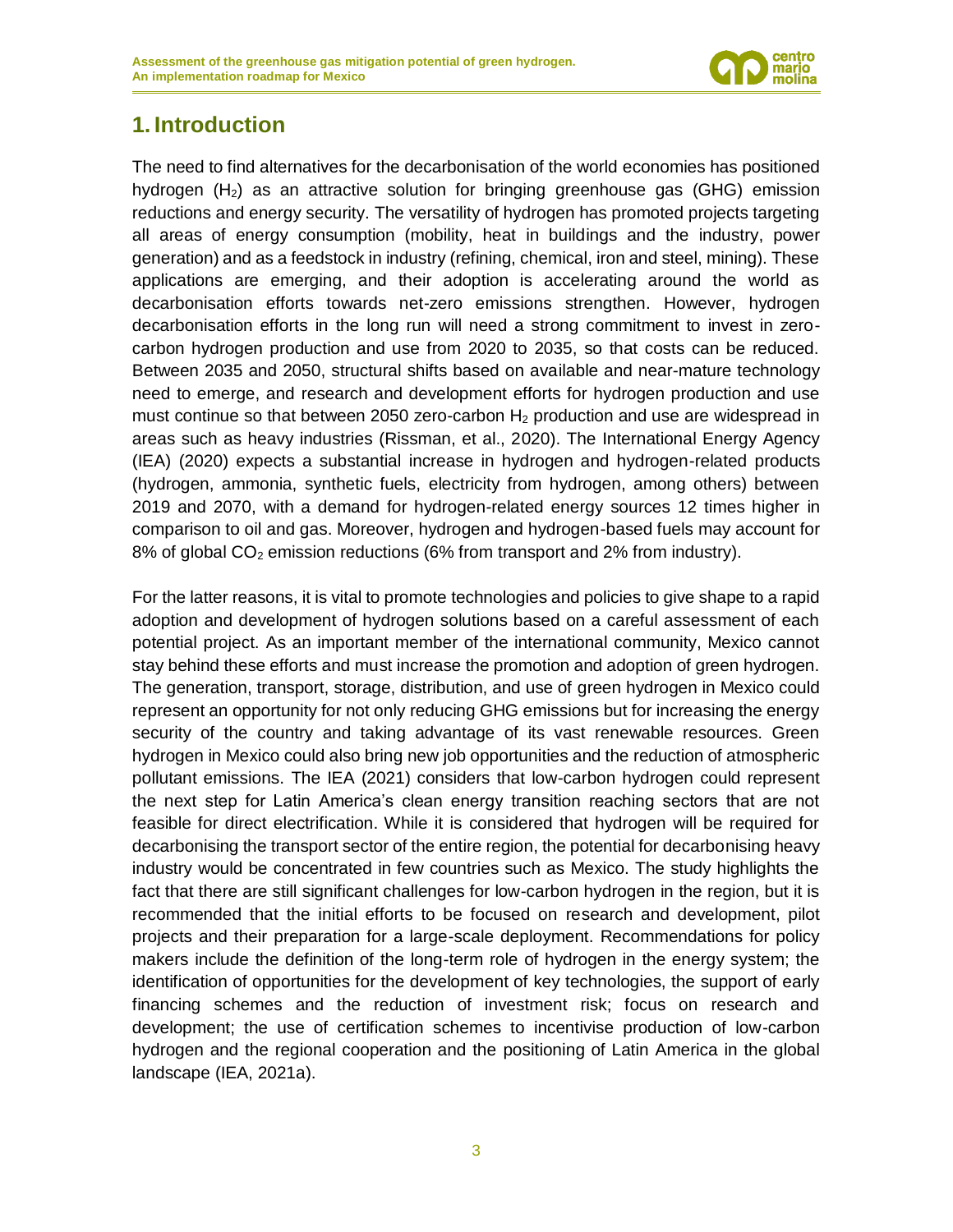

The potential for green hydrogen in Mexico is high and initial estimates by Hinicio (2021) consider that the country has the total potential to install 22 TW of electrolyser capacity by 2050. Furthermore, green hydrogen could avoid the emission of 40 MtCO<sub>2</sub>e per year and create 90,000 new jobs by 2050. In addition to this, it was also estimated that the levelised cost of hydrogen (LCOH) could be between 2.55 US Dollars per kg in 2030 and 1.22 US Dollars per kg in 2050. Hinicio (2021) considers that the largest opportunities for green hydrogen are within the transport sector, and particularly for public transport buses and freight trucks. The production of synthetic fuels for the aviation industry is another area of application for green hydrogen meeting 12% of the aviation's fuel demand by 2050. In the case of industry, it is considered that the mining industry could use green hydrogen for fuelling mining vehicles and for steel production and thermal applications. According to the study, PEMEX and CFE are other important players that could serve as initial adopters of green hydrogen in the production of ammonia and for oil refining. Finally, thermal applications in the chemical industry and for cement production was also considered having a moderate participation. Mexico could also become an important exporter to Europa and particularly to the United States and could closely compete with Chile and Australia (Hinicio, 2021).

The geographical location of Mexico not only provides vast renewable resources but also provides a unique commercial position that has not been fully exploited yet. Green hydrogen is a technological alternative that could bring environmental, social, and economic benefits. However, to adopt this alternative, more efforts are still required to bring together all the interested actors and adopt a common strategy. The interest in green hydrogen in Mexico is relatively new and this work complements the existing work regarding the estimation of the greenhouse gas mitigation potential of hydrogen and tis costs. However, it takes a different perspective by focusing on the potential demand of green hydrogen and specific alternatives for implementing a pilot project considering commercially available technologies and scales. The objective of the project was to estimate the GHG mitigation potential and costs for green hydrogen in Mexico and design an implementation roadmap for demonstrative projects.

# **2. Methodology**

To accomplish the previously mentioned objectives, the project was divided into three main parts, which consisted of a thorough review of the state-of-the-art technologies, including existing projects around the world. This information was also complemented with a review of existing costs. The second part of the project was aimed at using the information generated from the first part to estimate the potential demand for hydrogen of pilot projects, the renewable energy system requirements to meet this demand and the mitigation of GHG emissions and the levelised cost of hydrogen (LCOH) for the analysed alternatives. The analysis of projects was focused on including the largest number of alternatives as possible. The following list presents these alternatives.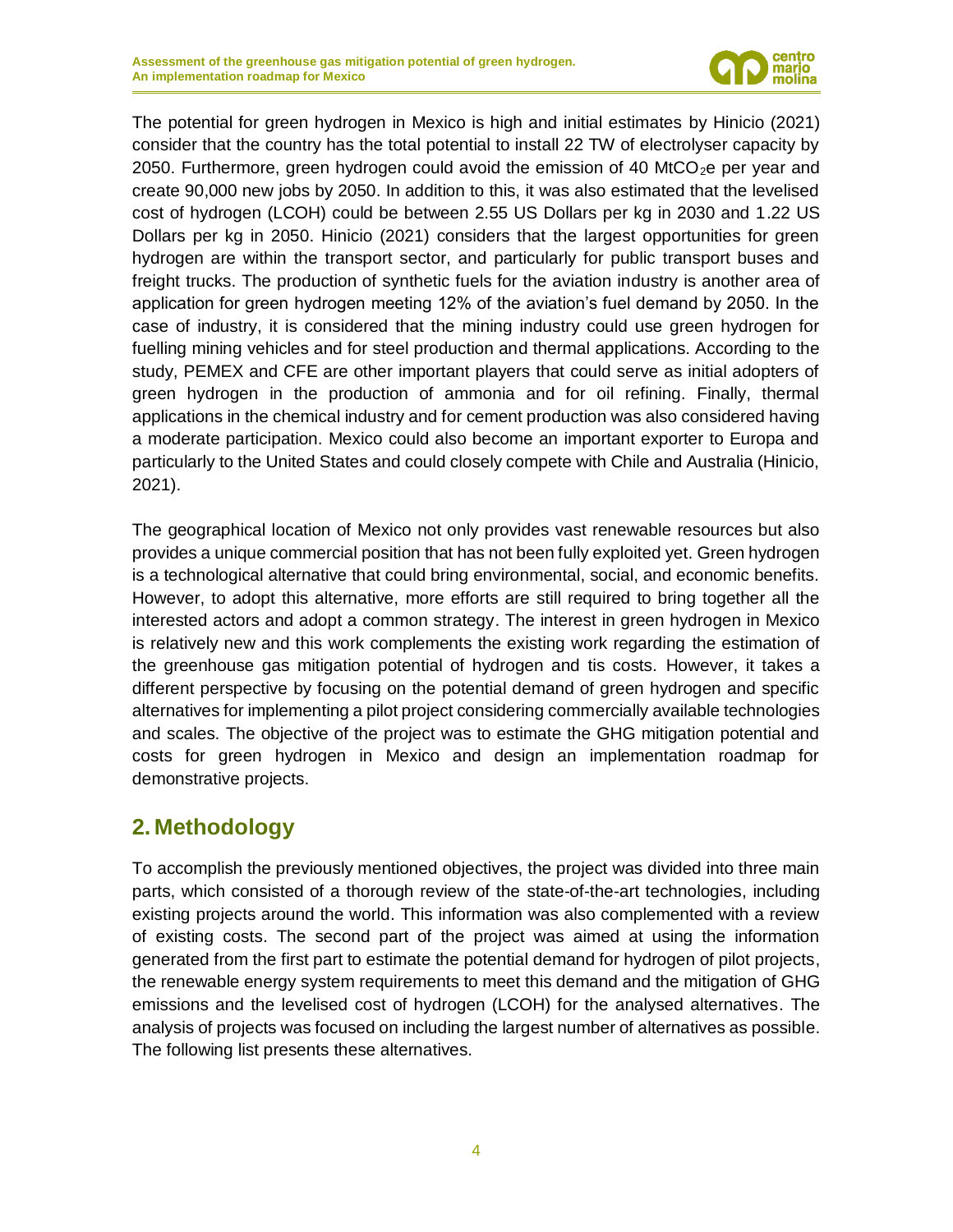

- Oil refining. The six refineries of the National Refining System: "Ing. Antonio M. Amor" Refinery, in Salamanca, Guanajuato; "Francisco I. Madero" Refinery, in Ciudad Madero, Tamaulipas; "Ing. Antonio Dovalí Jaime" Refinery, in Salina Cruz, Oaxaca; "Ing. Héctor R. Lara Sosa" Refinery, in Cadereyta, Nuevo León; "Miguel Hidalgo" Refinery, in Tula de Allende, Hidalgo; and "Gral. Lázaro Cárdenas del Río" Refinery, in Minatitlán, Veracruz.
- Mining. Ten mines were analysed, nine of them were open pit mines and one was an underground mine. The analysed mines were: Peñasquito and Aranzazú, in Zacatecas; Los Filos, in Guerrero; La Herradura, Buenavista del Cobre, La Caridad, Mulatos and Piedras Verdes, in Sonora; and Dolores and Pinos Altos, in Chihuahua.
- Public transport. Public transport alternatives were analysed in three cities including the Ecovía system in Monterrey, the Mi Macro system in Guadalajara and the Metrobús system in Mexico City.
- Natural gas grid injection. The analysed nodes were: node V030 "GLORIADIOS", in Chihuahua; node V036 "INYMONCLOVA", in Coahuila, node V059 "MAREOFGRAFO", in Nuevo León, node V061 "RAMONES", in Tamaulipas, y node V918 "ELCASTILLOINY" in Jalisco.
- Industry. Three sectors were analysed including methanol production (PEMEX Independencia Petrochemical Complex in Puebla), ammonia production (PEMEX Cosoleacaque Petrochemical Complex in Veracruz and GPO Ammonia Plant in Sinaloa) and steel production (ArcelorMittal in Michoacán and Ternium in Puebla).

For the refineries of the National Refining System, two alternatives were considered. In the first case, the total hydrogen demand of each refinery was estimated while in the second case, the hydrogen demand for increasing the current use of desulphurisation units for intermediate distillates was considered. In the latter case, the increase was estimated considering the utilisation level of existing primary distillation units, so that existing production of hydrogen could be complemented with green hydrogen. The hydrogen demand in both cases was determined with information from Petróleos Mexicanos (PEMEX) regarding the hydrogen consumption of the refinery process units, oil product production reports and real refinery process diagrams.

In the mining sector, the 9 mines in which a significant part of their activities correspond to open-cast mining were chosen because of the characteristics of their mining vehicle fleets and the magnitude of their diesel consumption. In the case of the underground mine, it was included in the analysis due to the importance of its production in the national context. For this sector, two cases were evaluated as well. In the first case, the potential hydrogen demand of the entire fleet of mining vehicles running on fuel cells was considered. The second case considered a demonstration project and the amount of hydrogen required to operate one mining diesel vehicle retrofitted with a fuel cell. The calculation of the hydrogen demand was carried out based on the current estimated diesel consumption of the fleet of mining vehicles of each mine, using vehicle fleet data and typical usage patterns, and assuming a fuel cell efficiency of 60%, an electric motor efficiency of 85% and an efficiency for internal combustion engines of 30%.

In the transportation sector, the use of green hydrogen in fuel cell electric vehicles (FCEV) was analysed for the BRT systems of the three largest cities in Mexico: Guadalajara,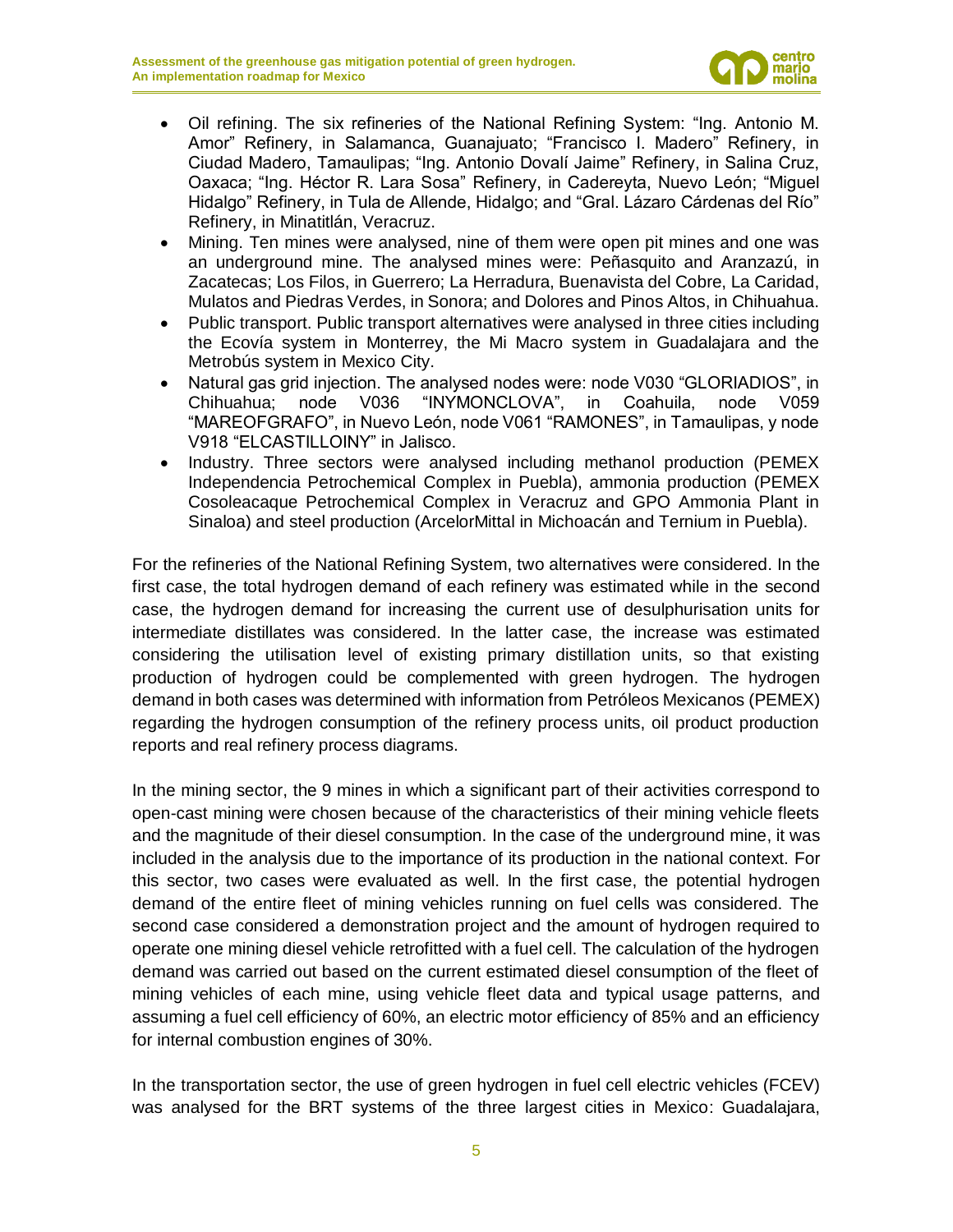

Monterrey, and Mexico City. The first case considered the implementation of fuel cell buses in the entire fleet of the systems, including expansion projects underway or planned in the future. Similarly, demonstration projects were considered, in which the renewable hydrogen production systems were designed to supply the demand of one unit in the only line in operation (Ecovia, Monterrey, Mi Macro, Guadalajara), in the expansion project (Mi Macro, Guadalajara), or in the largest line of the system (Metrobus, CDMx). Current BRT fossil fuel consumption and hydrogen demand were estimated using real data regarding the fuel economy of vehicles and with data from official sources regarding the number of units and the travelled distance.

For the injection of green hydrogen into the natural gas grid, it was assumed that it was possible to add up to 3% of hydrogen by volume of the total transported gas, considering the selected injection points. The analysis was carried out in 5 injection nodes of the Integrated National Natural Gas Transport and Storage System (SISTRANGAS). The inclusion parameters include the demand for natural gas in the regions of interest, in the domestic, commercial, and industrial sectors, as well as the available solar potential. To estimate the amount of hydrogen required to inject into the nodes, information from National Gas Control Center (CENAGAS) was used. Maps of renewable resources from the Ministry of Energy (SENER) were also consulted.

Finally, for the industrial sector, projects were evaluated for the use of hydrogen in the production of ammonia, methanol, and steel. For ammonia, two facilities and two alternatives for the demand of hydrogen were evaluated. In the first case, a 50 tonne per day ammonia production was considered while in the second case a 300 tonne per day ammonia production was considered. In the case of methanol, the only production facility in the country was analysed, considering a hydrogen demand of 6,400 tonnes per year. In the case of steelmaking, two of the largest production facilities were included. The hydrogen demand to be supplied was just over 20,000 tonnes per year (for one production module) and 3,202 tonnes per year, respectively.

The hydrogen demand was used to estimate the size of the renewable energy systems required to generate the electricity for the electrolysers. The analysis of the proposed systems was based on the use of HOMER which was developed by the US National renewable Energy Laboratory (NREL) for the design and optimisation of distributed generation systems (HOMER Energy, 2021). This software specialises in hybrid energy systems and has been extensively used for different kinds of systems. The model incorporates the hydrogen demand, the natural resources, and the technical and economic characteristics of the equipment. The software simulates the alternatives hourly and minimises the costs for several possible configurations and estimates the LCOH. The electricity generation systems considered technical and economic data adjusted to several scales and were primarily based on solar photovoltaic (PV) technology. However, the feasibility of wind and solar PV hybrid systems and wind systems were considered for the refineries of Madero and Salina Cruz due to the availability of larger wind resources in these areas. The analysed electrolysis system considered PEM electrolysers because of their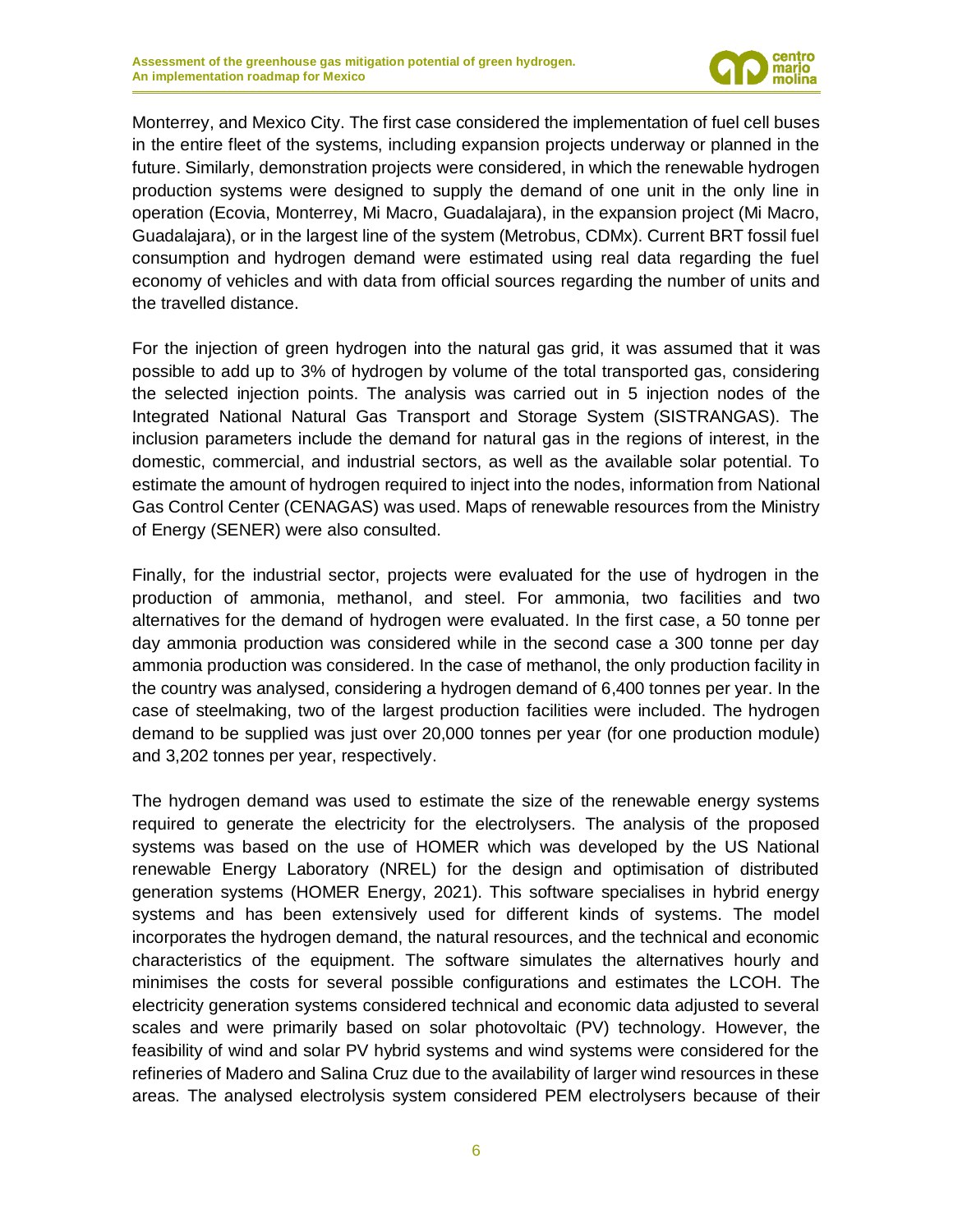

flexibility to cope with the variability imposed by renewable intermittent electricity systems. For this technology, technical and economic data was also included and adjusted for different scales, as well. Storage for the generated hydrogen in these systems was also part of the calculations and it was assumed that it was possible to provide a continuous supply and the in-situ storage. For this reason, additional compressors were not considered. The calculations used solar and wind resource information in the existing sites. This information was obtained from the National Solar Radiation Database (NSRDB), published by NREL.

The analysed cases explore the possibility of generating and using the hydrogen in-situ. In this manner, transport costs are avoided. However, it is not always possible to find suitable areas for renewable energy generation because of the existence of protected areas, human settlements, or other terrain conditions. In addition to this, the demand for hydrogen in certain applications can be high which requires a high amount of energy. Solar and wind projects require large areas of land and for this reason it is necessary to find suitable places. Some of the sectors analyse demonstrative small-scale projects which can be implemented at the same places where hydrogen is used. However, larger scale projects require a more detailed analysis of the area requirements. For this, the information from the National Atlas of Zones with a High Potential of Clean Energy (AZAEL) published by the Secretariat of Energy (SENER) was used. This information considers the inclination of the terrain, human settlements, altitude, protected areas, geological climate areas with risk, communication and transport infrastructure and water bodies (SENER, 2017). Areas for agriculture were not considered and for this reason, maps from the National Institute for Geography and Statistics (INEGI) were used. In the cases with no available space, renewable systems had to be in distant locations, and it was necessary to consider transport costs. The estimation of the GHG mitigation potential was based on the consideration of the traditional systems that produce hydrogen (through methane steam reforming) or the substitution in the use of diesel or natural gas.

The final part of the project had the objective of designing a roadmap for the implementation of pilot projects based on the existing case studies that were documented during the literature review. In this section, estimated timelines for the implementation of renewable energy and hydrogen projects were included, in addition to the evaluation of the social and economic conditions of the potential location of selected pilot projects. Finally, barriers and opportunities were highlighted together with recommendations for the implementation of a project. Based on this, the following section presents the applications of the methodology and the main results of the project.

### **3. Results**

The following table presents the main results from the analysis of the various alternatives and cases for hydrogen demand. However, it must be highlighted that the GHG emissions that could be reduced go from 1.3 million  $tCO<sub>2</sub>e$  per year for the smaller scale projects to 5.6 million  $tCO<sub>2</sub>e$  per year for the total hydrogen demand of the analysed systems. The largest emission reduction potential was found for oil refining. The LCOH for the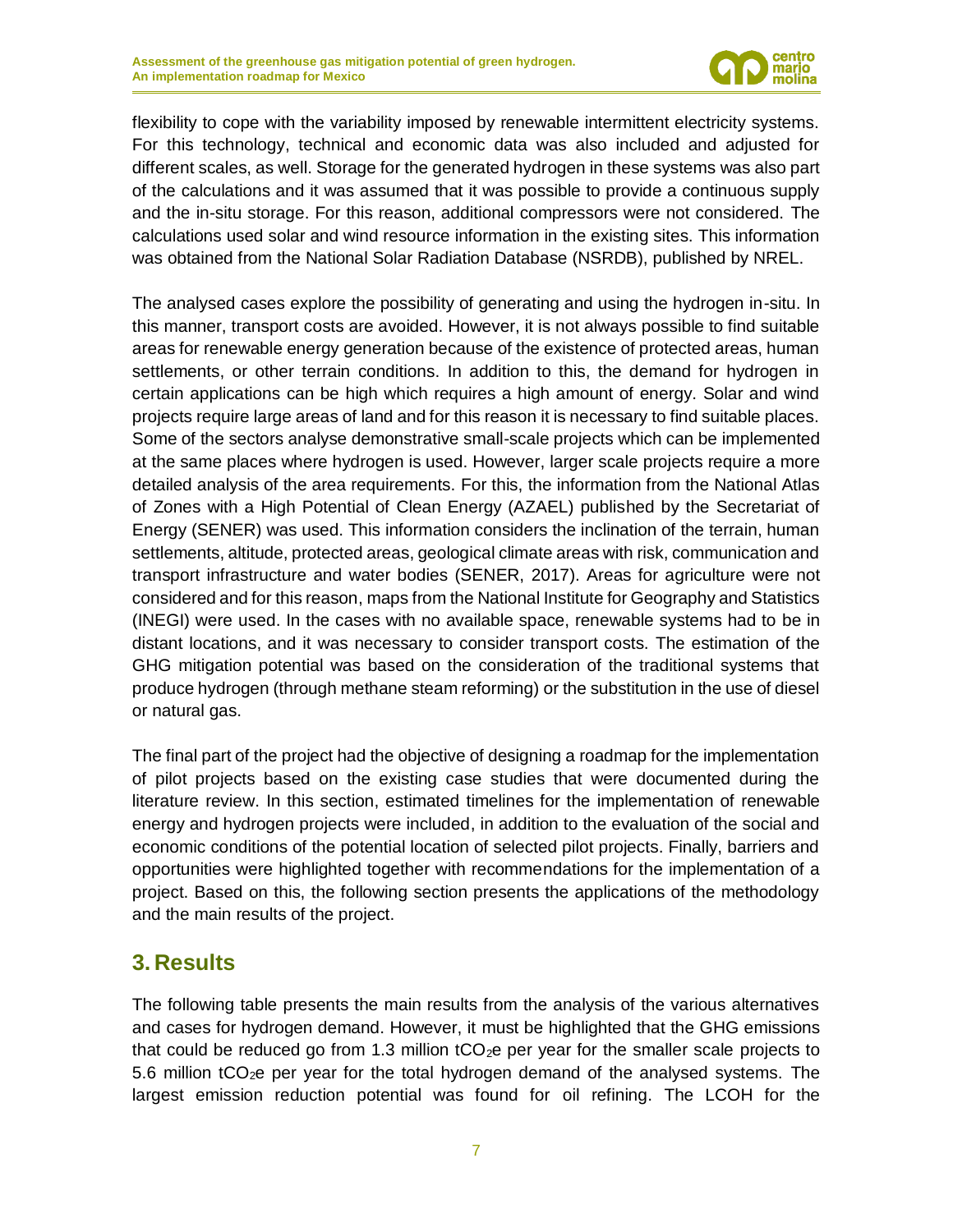

demonstrative projects goes from 5.54 US Dollars/kg (Salina Cruz Refinery) to 8.55 US Dollars/kg (Ecovía Monterrey). The impact of transport depends on the project and the location of the renewable energy system, but costs can increase up to 50%. Additionally, the LCOH is highly dependent on the availability of renewable resources and thus in the location of the projects. In the case of wind energy or hybrid systems they had higher costs in comparison to solar PV systems.

#### Table 3.1. Green hydrogen analysis results.

| <b>Project</b>                                                                              | <b>System configuration</b>                                                                                                          | <b>Production of</b><br>H <sub>2</sub><br>(tonnes/year) | <b>Initial</b><br><b>investment</b><br>(Million US<br>Dollars) | <b>Levelised</b><br>cost of H <sub>2</sub><br>(US)<br>Dollars/kg) | <b>Levelised cost</b><br>of $H_2$<br>considering<br>transport (US<br>Dollars/kg) | CO <sub>2</sub> emission<br>reductions<br>(tonnes/year) |
|---------------------------------------------------------------------------------------------|--------------------------------------------------------------------------------------------------------------------------------------|---------------------------------------------------------|----------------------------------------------------------------|-------------------------------------------------------------------|----------------------------------------------------------------------------------|---------------------------------------------------------|
| <b>Oil Refining</b>                                                                         |                                                                                                                                      |                                                         |                                                                |                                                                   |                                                                                  |                                                         |
| <b>Refinery/case study</b>                                                                  |                                                                                                                                      |                                                         |                                                                |                                                                   |                                                                                  |                                                         |
| Salina Cruz/total demand case                                                               | PV system: 543.8 MW<br>Electrolyser: 312 MW<br>Tank: 44 tonnes                                                                       |                                                         | 917.9                                                          | 5.53                                                              | 5.6                                                                              | 149,902.7                                               |
| PV system: 1,906.3 MW<br>Electrolyser: 1,100 MW<br>Salina Cruz/HID case<br>Tank: 155 tonnes |                                                                                                                                      | 56,921.3                                                | 3,227.2                                                        | 5.53                                                              | 5.55                                                                             | 527,091.2                                               |
| Salina Cruz/total demand case.<br>wind system                                               | Wind<br>energy<br>system:<br>400<br><b>MW</b><br>Electrolyser: 250 MW<br>Tank:<br>355<br>tonnes<br>Rectifier: 250 MW                 | 16,450.1                                                | 1,161.1                                                        | 7.46                                                              | In situ                                                                          | 152,327.9                                               |
| Madero/total<br>demand<br>case.<br>hybrid system                                            | 385 MW<br>PV system:<br>Wind energy system:<br>120<br><b>MW</b><br>Electrolyser: 225 MW<br>Tank:<br>75<br>tonnes<br>Rectifier: 95 MW | 16,191.0                                                | 875.6                                                          | 5.61                                                              | In situ                                                                          | 149,928.7                                               |
| PV system: 765.6 MW<br>Electrolyser: 385 MW<br>Madero/total demand case<br>Tank: 95 tonnes  |                                                                                                                                      | 18,095.8                                                | 1,232.6                                                        | 6.64                                                              | 6.73                                                                             | 167,567.1                                               |
| Madero/HID case                                                                             | PV system: 239.8 MW<br>Electrolyser: 125 MW<br>Tank: 30 tonnes                                                                       | 5,757.9                                                 | 392.7                                                          | 6.65                                                              | 6.74                                                                             | 53,318.2                                                |
| Madero/total demand case, wind<br>system                                                    | Wind energy<br>system:<br>1,069.3<br><b>MW</b><br>Electrolyser: 385 MW<br>Tank:<br>275<br>tonnes<br>Rectifier: 385 MW                | 18,248.5                                                | 2,273.6                                                        | 13.30                                                             | In situ                                                                          | 168,981.1                                               |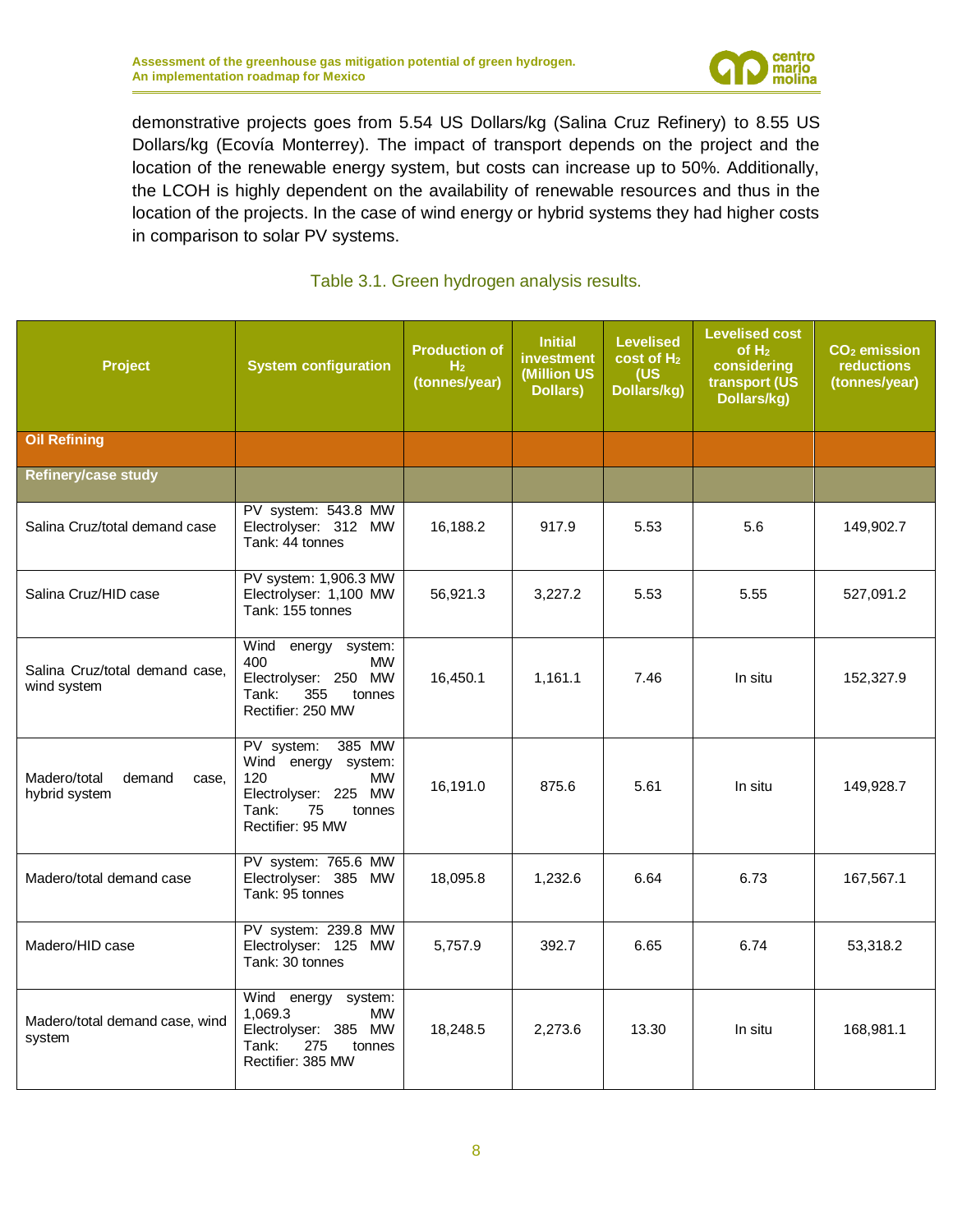

| Madero/total<br>demand<br>case,<br>hybrid system                                             | 600 MW<br>PV system:<br>Wind energy system:<br>117.5<br>MW<br>Electrolyser: 350 MW<br>Tank:<br>70<br>tonnes<br>Rectifier: 100 MW | 18,115.8 | 1,225.0 | $\overline{7}$ | In situ | 167,752.3 |
|----------------------------------------------------------------------------------------------|----------------------------------------------------------------------------------------------------------------------------------|----------|---------|----------------|---------|-----------|
| Tula/total demand case                                                                       | PV system: 426.93 MW<br>Electrolyser: 254 MW<br>Tank: 45 tonnes                                                                  | 12,793.9 | 739.7   | 5.63           | 5.96    | 118,471.5 |
| Tula/HID case                                                                                | PV system: 1,338 MW<br>Electrolyser: 800 MW<br>Tank: 145 tonnes                                                                  | 40,238.4 | 2,326.2 | 5.63           | 5.96    | 372,607.6 |
| Cadereyta/total demand case                                                                  | PV system: 1,254.7 MW<br>Electrolyser: 695 MW<br>Tank: 215 tonnes                                                                | 32,819.2 | 2,146.4 | 6.37           | 6.5     | 303,905.8 |
| Cadereyta/HID case                                                                           | PV system: 850.3 MW<br>Electrolyser: 485 MW<br>Tank: 140 tonnes                                                                  | 22,502.1 | 1,471.6 | 6.37           | 6.5     | 208,369.4 |
| Minatitlán/total demand case                                                                 | PV system: 2,279.2 MW<br>Electrolyser: 1,115 MW<br>Tank: 280 tonnes                                                              | 51,204.9 | 3,622.7 | 6.90           | 6.91    | 474,157.4 |
| Minatitlán/HID case                                                                          | PV system: 191.3 MW<br>Electrolyser: 92<br>MW<br>Tank: 23 tonnes                                                                 | 4,260.8  | 302.0   | 6.92           | 6.98    | 39,455.0  |
| Salamanca/total demand case                                                                  | PV system: 542.2 MW<br>Electrolyser: 330 MW<br>Tank: 55 tonnes                                                                   | 17,248.1 | 948.9   | 5.35           | 5.51    | 159,717.4 |
| Salamanca/HID case                                                                           | PV system: 17.5 MW<br>Electrolyser: 10.8 MW<br>Tank: 1.6 tonnes                                                                  | 555.0    | 32.4    | 5.71           | 7.21    | 5,139.3   |
| <b>Mining</b>                                                                                |                                                                                                                                  |          |         |                |         |           |
| <b>Mine/case study</b>                                                                       |                                                                                                                                  |          |         |                |         |           |
| Peñasquito/total demand                                                                      | PV system: 874<br><b>MW</b><br>Electrolyser: 505 MW<br>Tank: 80 tonnes                                                           | 26,591.2 | 1,485.6 | 5.44           | In situ | 394,795   |
| Peñasquito/demo project                                                                      | PV system: 3.2<br><b>MW</b><br>Electrolyser: 1.66 MW<br>Tank: 265 kg                                                             |          | 6.2     | 6.7 6          | In situ | 1,328     |
| Los Filos/total demand                                                                       | PV system: 149.5 MW<br>Electrolyser: 90<br>MW<br>Tank: 11 tonnes                                                                 | 4,590.5  | 258.4   | 5.48           | 5.54    | 68,154.0  |
| PV system: 3<br><b>MW</b><br>Los Filos/demo project<br>Electrolyser: 1.59 MW<br>Tank: 220 kg |                                                                                                                                  | 87.3     | 5.9     | 6.77           | In situ | 1,278     |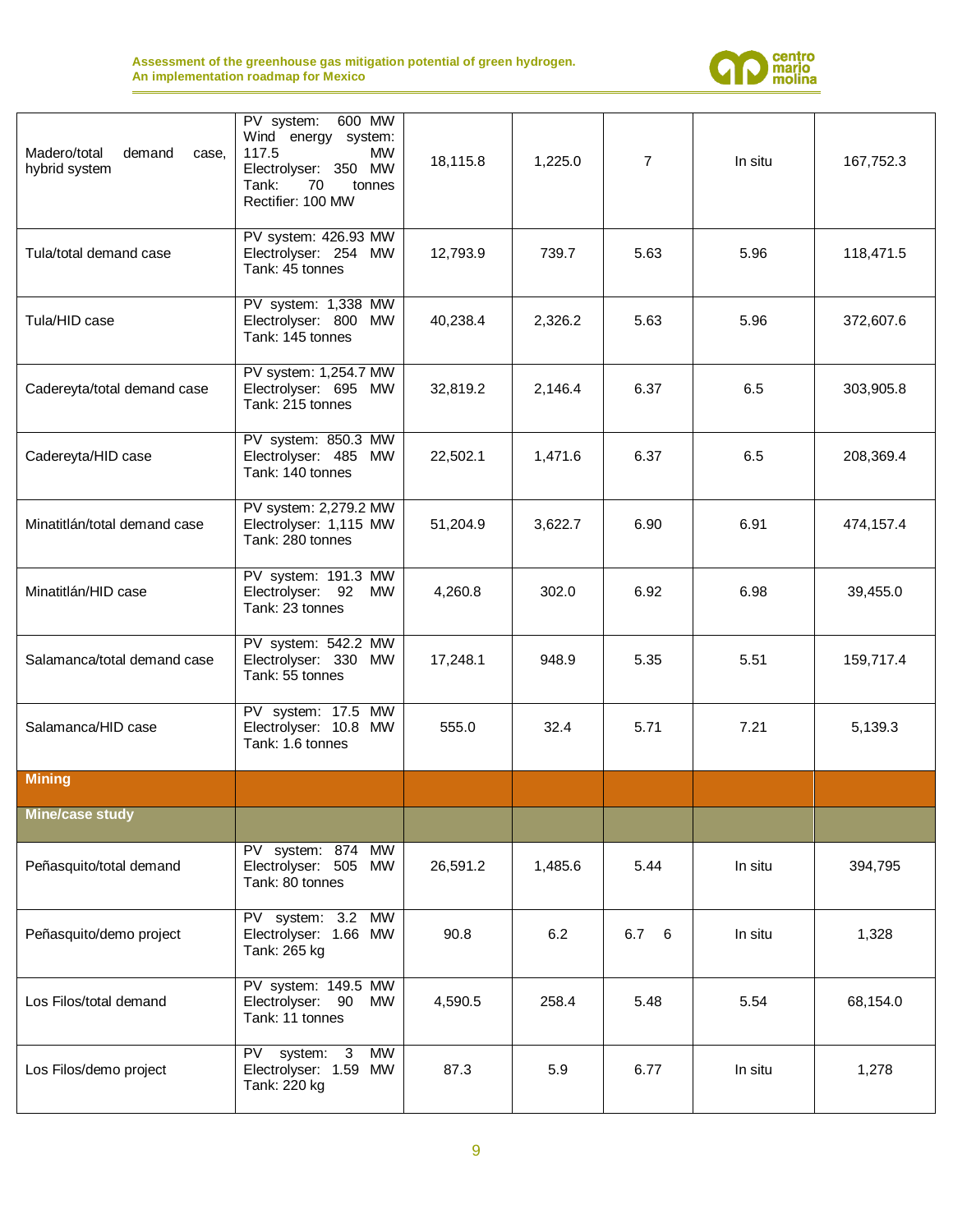

| Altos-Creston<br><b>Pinos</b><br>Mascota/total demand                                                            | PV system: 26.8 MW<br>Electrolyser: 16<br>MW<br>Tank: 3.5 tonnes           | 777.0    | 48.4    | 6.1  | 7.65    | 11,525  |
|------------------------------------------------------------------------------------------------------------------|----------------------------------------------------------------------------|----------|---------|------|---------|---------|
| Altos-Creston<br><b>Pinos</b><br>Mascota/demo project                                                            | PV system: 3.71 MW<br>Electrolyser: 1.74 MW<br>Tank: 370 kg                | 89.0     | 6.7     | 7.45 | In situ | 1,303   |
| Mulatos/total demand                                                                                             | PV system: 42.3 MW<br>Electrolyser: 24.5 MW<br>Tank: 5 tonnes              | 1,207.3  | 74.1    | 6.01 | 7.51    | 17,928  |
| Mulatos/demo project                                                                                             | PV system: 3.41 MW<br>Electrolyser: 1.71 MW<br>Tank: 370 kg                | 89.0     | 6.5     | 7.21 | In situ | 1,303   |
| Dolores/total demand                                                                                             | PV system: 76.6 MW<br>Electrolyser: 45<br>MW<br>Tank: 10 tonnes            | 2,228.1  | 134.1   | 5.9  | 8.87    | 33,060  |
| Dolores/demo project                                                                                             | PV system: 3.62 MW<br>Electrolyser: 1.84 MW<br>Tank: 320 kg                | 89.0     | 6.8     | 7.56 | In situ | 1,303   |
| Aranzazú/total demand                                                                                            | PV system: 16<br><b>MW</b><br>Electrolyser: 9.6<br>MW<br>Tank: 1.75 tonnes | 499.3    | 29.5    | 5.79 | 6.55    | 7,450   |
| Aranzazú/demo project                                                                                            | PV system: 3.11 MW<br>Electrolyser: 1.62 MW<br>Tank: 270 kg                | 89.1     | 6.0     | 6.77 | In situ | 1,303   |
| Piedras Verdes/total demand                                                                                      | PV system: 192.2 MW<br>Electrolyser: 115 MW<br>Tank: 20 tonnes             | 5,716.9  | 333.8   | 5.68 | In situ | 84,884  |
| Piedras Verdes/demo project                                                                                      | PV system: 3.34 MW<br>Electrolyser: 1.67 MW<br>Tank: 270 kg                | 89.0     | 6.3     | 7.02 | In situ | 1,303   |
| Buenavista del cobre/total<br>demand                                                                             | PV system: 1,078.1 MW<br>Electrolyser: 660 MW<br>Tank: 110 tonnes          | 32,993.5 | 1,892.7 | 5.58 | 5.64    | 489,862 |
| PV system: 3.23 MW<br>cobre/demo<br><b>Buenavista</b><br>del<br>Electrolyser: 1.71 MW<br>project<br>Tank: 340 kg |                                                                            | 89.0     | 6.3     | 7.08 | In situ | 1,303   |
| PV system: 218 MW<br>Electrolyser: 135 MW<br>La Caridad/total demand<br>Tank: 25 tonnes                          |                                                                            | 6,660.2  | 386.5   | 5.65 | 5.73    | 98,884  |
| La Caridad/demo project                                                                                          | PV system: 3.2 MW<br>Electrolyser: 1.7 MW<br>Tank: 330 kg                  | 89.0     | 6.3     | 7.03 | In situ | 1,303   |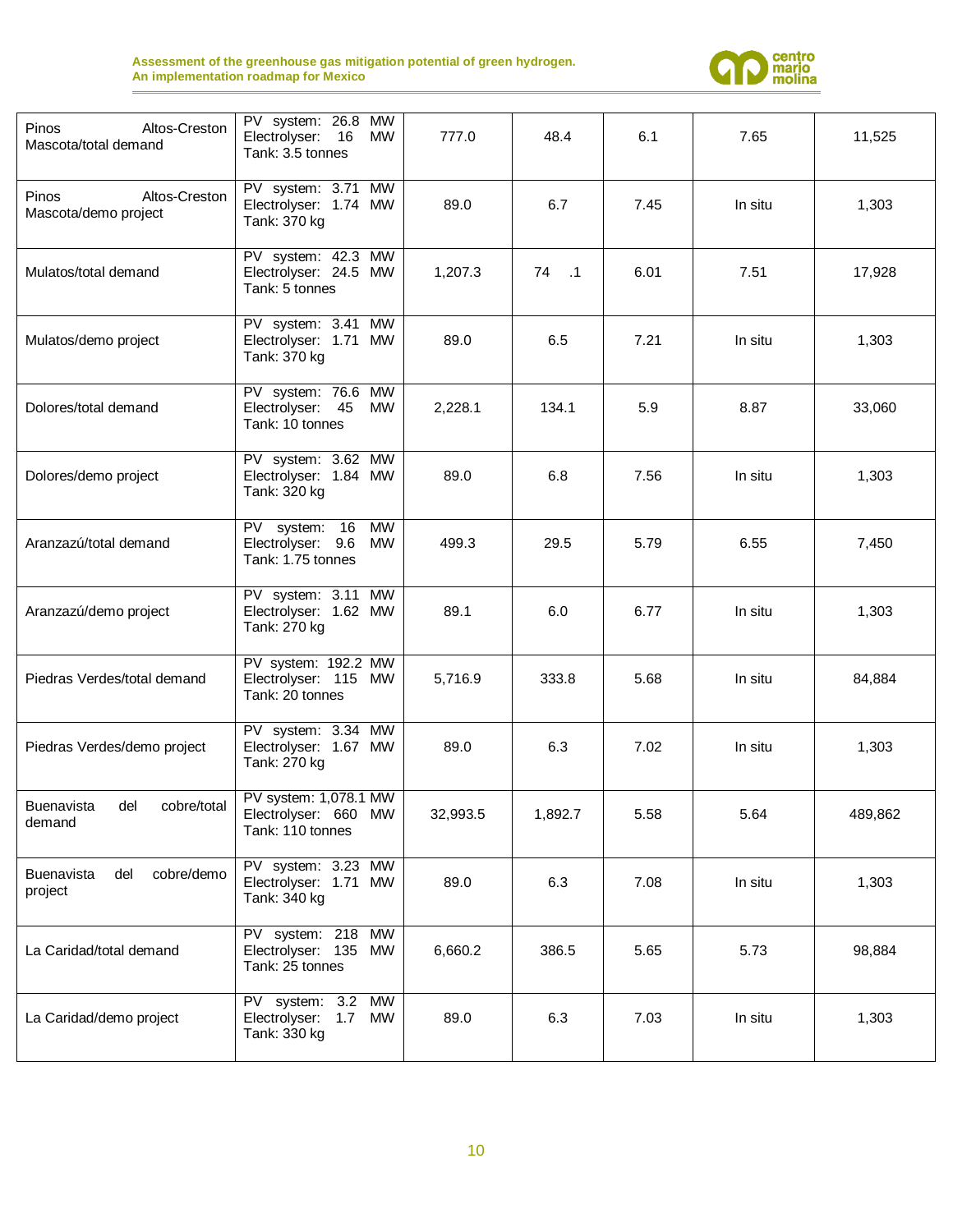

| La Herradura/total demand                                                                            | PV system: 829.2 MW<br>Electrolyser: 505 MW<br>Tank: 80 tonnes                  | 26,060.5 | 1,449.3 | 5.41 | In situ | 386,958 |
|------------------------------------------------------------------------------------------------------|---------------------------------------------------------------------------------|----------|---------|------|---------|---------|
| La Herradura/demo project                                                                            | PV system: 2.04 MW<br>Electrolyser: 1.31 MW<br>Tank: 210 kg                     | 65.6     | 4.7     | 7.34 | In situ | 959     |
| <b>Public transport</b>                                                                              |                                                                                 |          |         |      |         |         |
| <b>System/case study</b>                                                                             |                                                                                 |          |         |      |         |         |
| Ecovía Monterrey/total demand                                                                        | PV system: 40.5 MW<br>Electrolyser: 22.2 MW<br>Tank: 7.4 tonnes                 | 1,055.6  | 70.66   | 6.55 | 7.24    | 2,824   |
| Ecovía Monterrey/demo project                                                                        | PV system: 0.5<br><b>MW</b><br>Electrolyser: 0.28 MW<br>Tank: 95 kg             | 13.2     | 1.1     | 8.55 | in situ | 35.18   |
| Mi<br>Macro<br>Guadalajara/total<br>demand, Calzada+Periférico                                       | PV system: 151.2 MW<br>Electrolyser: 90<br>MW<br>Tank: 12 tonnes                | 4,659.9  | 260.3   | 5.44 | 5.63    | 67,427  |
| Mi Macro Guadalajara/demo<br>project, Calzada                                                        | PV system: 0.5<br><b>MW</b><br>Electrolyser: 0.3<br>MW<br>Tank: 40 kg           |          | 1.12    | 7.4  | in situ | 222.7   |
| Mi Macro Guadalajara/demo<br>project, Periférico                                                     | PV system: 1.24 MW<br>Electrolyser: 0.76 MW<br>Tank: 115 kg                     | 38.5     | 2.8     | 7.41 | in situ | 556.74  |
| Metrobús, CDMX/total demand,<br>7 Lines + Line 0                                                     | PV system: 312.5 MW<br>Electrolyser: 185 MW<br>Tank: 25 tonnes                  |          | 535.6   | 5.47 | 5.6     | 123,619 |
| PV system: 0.44 MW<br>Metrobús, CDMX/demo project,<br>Electrolyser: 0.27 MW<br>Line 1<br>Tank: 50 kg |                                                                                 | 13.2     | 1       | 7.71 | in situ | 170.02  |
| <b>Hydrogen</b><br>injection<br><b>into</b><br>natural gas grid                                      |                                                                                 |          |         |      |         |         |
| <b>Injection Node/case study</b>                                                                     |                                                                                 |          |         |      |         |         |
| V030 GLORIADIOS/3 % Vol.<br>Injection                                                                | PV system: 55<br><b>MW</b><br>Electrolyser: 34.3 MW<br>Tank: 6.3 tonnes         | 1,572.9  | 99.2    | 6.15 | 6.51    | 47,048  |
| V036 INYMONCLOVA/3 % Vol.<br>Injection                                                               | PV system: 7<br><b>MW</b><br>Electrolyser: 4.1<br><b>MW</b><br>Tank: 0.8 tonnes | 204.3    | 13.8    | 6.61 | In situ | 6,105   |
| V059 MAREOGRAFO/3 % Vol.<br>Injection                                                                | PV system: 11.2 MW<br>Electrolyser: 6.3 MW<br>Tank: 1.9 tonnes                  |          | 21      | 6.9  | In situ | 8,901   |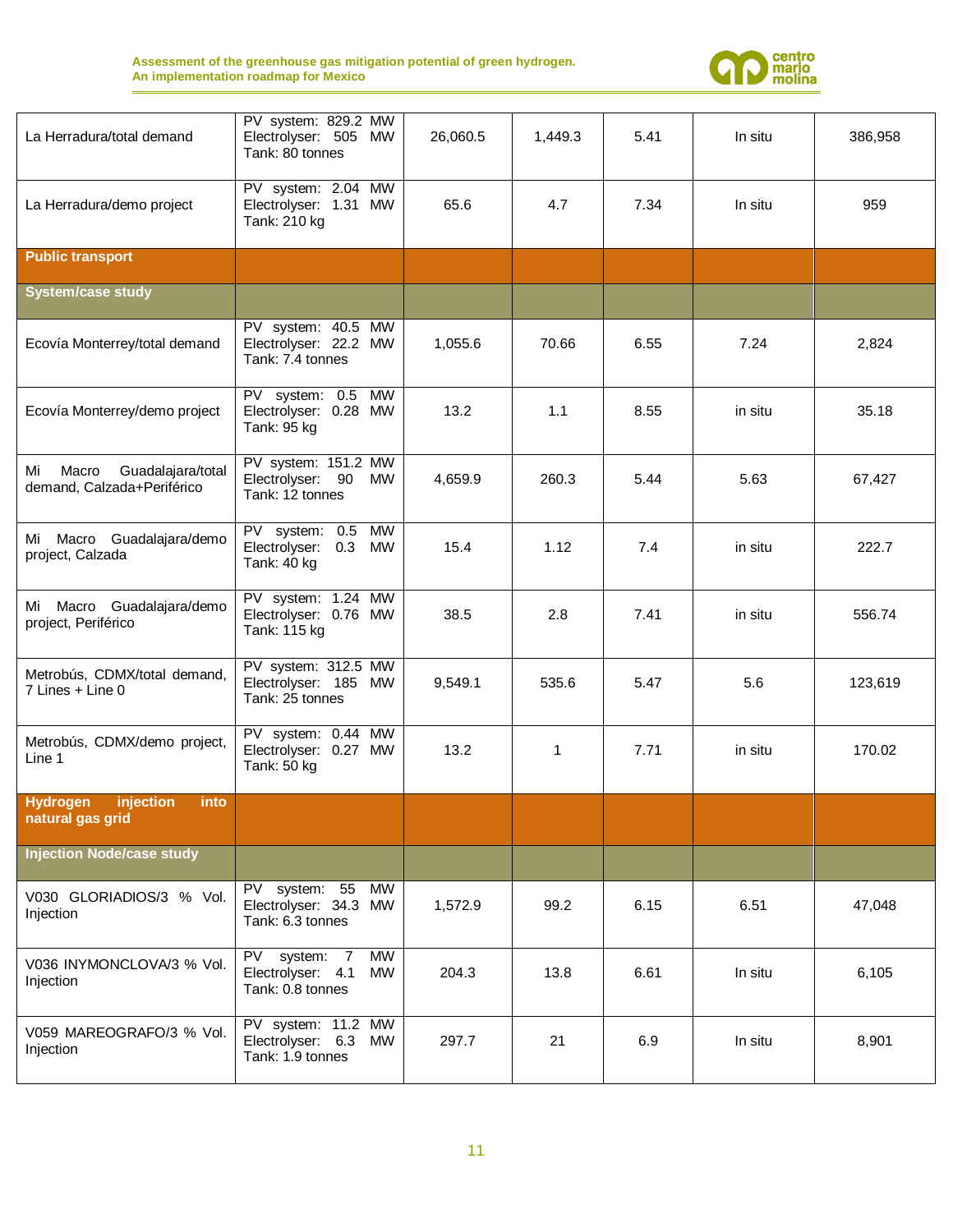

| RAMONES/3<br>V061<br>$\%$<br>Vol.<br>Injection                                              | PV system: 2,029.2 MW<br>Electrolyser: 1,115 MW<br>Tank: 210 tons         | 52,338.3 | 3,380   | 6.29 | 6.3  | 1,566,731 |
|---------------------------------------------------------------------------------------------|---------------------------------------------------------------------------|----------|---------|------|------|-----------|
| V918 ELCASTILLOINY/3 % Vol.<br>Injection                                                    | PV system: 49<br><b>MW</b><br>Electrolyser: 28.3 MW<br>Tank: 4.3 tons     | 1,463.4  | 84.5    | 5.66 | 6.12 | 43,762    |
| <b>Industry</b>                                                                             |                                                                           |          |         |      |      |           |
| Project/sector/case study                                                                   |                                                                           |          |         |      |      |           |
| Topolobampo/Ammonia/300<br>t/day system                                                     | PV system: 573.7 MW<br>Electrolyser: 343<br>MW<br>Tank: 53 tonnes         | 17,517   | 992.1   | 5.51 | 5.57 | 162,211   |
| Topolobampo/Ammonia/50<br>t/day system                                                      | PV system: 96.1 MW<br>Electrolyser: 57<br>MW<br>Tank: 9 tonnes            | 2,921.8  | 166.6   | 5.55 | 5.78 | 27,056    |
| Cosoleacaque/Ammonia/300<br>t/day system                                                    | PV system: 771.9 MW<br>Electrolyser: 384 MW<br>Tank: 97 tonnes            | 17,523   | 1237.4  | 6.89 | 6.95 | 162,263   |
| Cosoleacaque/Ammonia/50<br>t/day system                                                     | PV system: 118.3 MW<br>Electrolyser: 70<br>MW<br>Tank: 24 tonnes          | 2,921.2  | 211.8   | 7.06 | 7.75 | 27,050    |
| Petrochemical<br>Independencia<br>Complex/methanol/6,400<br>tonnes/year production facility | PV system: 212.5 MW<br>Electrolyser: 124 MW<br>Tank: 21 tonnes            | 6,400    | 363.9   | 5.54 | 5.61 | 59,264    |
| Acelormittal/steelmaking/one<br>module H <sub>2</sub> demand                                | PV system: 725<br><b>MW</b><br>Electrolyser: 405<br>MW<br>Tank: 55 tonnes | 20,729.8 | 1,205.8 | 5.67 | 5.73 | 275,298   |
| 3,202<br>Ternium/steelmaking/<br>tonnes/year demand                                         | PV system: 105.2 MW<br>Electrolyser: 63<br><b>MW</b><br>Tank: 10 tonnes   | 3,202.1  | 183.1   | 5.57 | 6.59 | 29,651    |

HID: hydrodesulphurisation of intermediate distillates

The projects presented above correspond to the main areas for the use of hydrogen in Mexico. In the case of the oil refining industry, it was found that the utilisation of hydrodesulphurization units particularly to produce diesel is low. This industry can benefit from the use of green hydrogen not only for reducing GHG emission but by producing larger amounts of low sulphur diesel which has been insufficient for meeting the required standards. Mining is another important area of application due to the potential use of green hydrogen as a fuel. Due to the increasing costs of diesel, it is possible that the cost of green hydrogen can be lower in comparison to diesel in the following decades. Transportation, according to the literature is another important area for the use of green hydrogen which es expected to be adopted first. Industry is another important application for green hydrogen and this compound can achieve GHG emission reductions in sectors that are difficult to electrify. Finally, in the case of green hydrogen injection into the natural gas grid, there are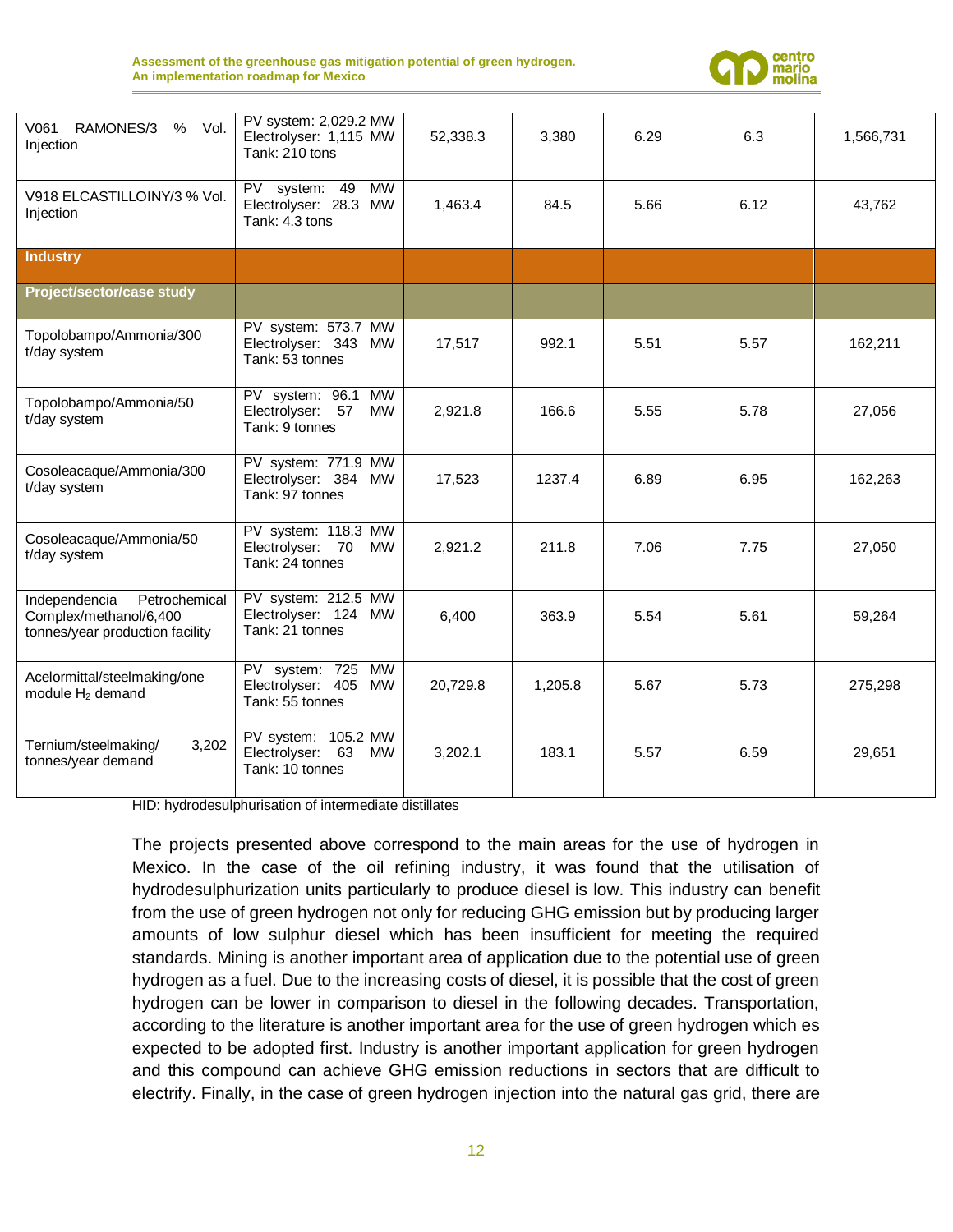

still some challenges regarding the existing transport and distribution pipeline materials and final use equipment which still need to be solved. However, given the current geopolitical situation and the experience in Europe in this area, this alternative may become an important manner to use green hydrogen and to export it to other countries, particularly to the United States. Green hydrogen opportunities in Mexico are larger in the central and particularly the northern states of Mexico. Sonora, Nuevo León, Tamaulipas, Chihuahua, Coahuila, Guanajuato, Jalisco, Zacatecas, Puebla, and Veracruz were the identified states with the largest potential due to their current and potential hydrogen demand.

As presented previously, there are several opportunities for the implementation of a pilot project in Mexico. The installation of solar PV systems is relatively fast, as it involves simple connections of the panels in arrays and mounting in metallic structures. The operation and maintenance (O&M) requirements of solar PV are simple and low-cost (Boston Strategies International, 2016).

### **4. References**

EIA, 2020. *MéxicoCountry Analysis Executive Summary: Mexico,* s.l.: s.n.

EMERSON, 2008. *Emerson Process Management.* [En línea] Available at: https://www.emerson.com/documents/automation/training-refining-processsolution-guide-hydrogen-plant-micro-motion-en-65904.pdf [Último acceso: September 2021].

Feldman, D. y otros, 2021. *U.S. Solar Photovoltaic System Cost Benchmark: Q1 2020,*  Golden, CO.: National Renewable Energy Laboratory.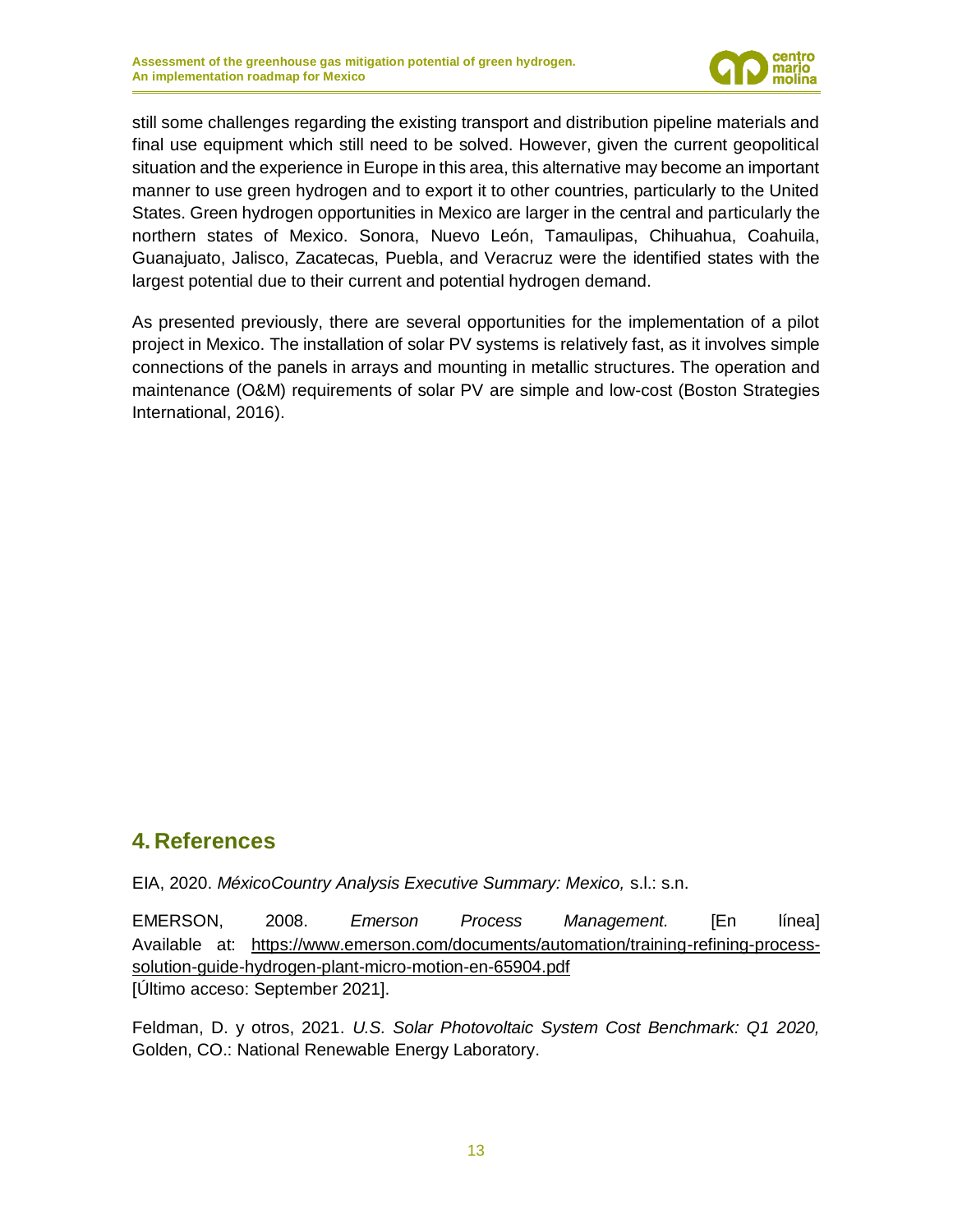

GIZ, CNBiogás, ASOLMEX, AMIF & ANES, 2020. *Monitor de Información Comercial e Índice de Precios de generación Solar Distribuida en México,* Ciudad de México: Deutsche Gesellschaft für Internationale Zusammenarbeit (GIZ) GmbH.

HOMER Energy, 2021. *About HOMER Energy LLC.* [En línea] Available at: https://www.homerenergy.com/company/index.html. [Último acceso: 2021].

IEA, 2019. *IEA G20 Hydrogen report: Assumptions,* s.l.: International energy Agency.

IEA, 2020. *Capital costs of wind in selected emerging economies.* [En línea] Available at: https://www.iea.org/data-and-statistics/charts/capital-costs-of-wind-inselected-emerging-economies [Último acceso: 2021].

INECC, 2020. *Inventario Nacional de emisiones,* México: s.n.

Inspectioneering, 2021. *Inspectioneering.* [Online] Available at: https://inspectioneering.com/tag/steamreformers#tabSummary [Accessed September 2021].

IPN, 2016. Oil refining in Mexico and prospects for the Energy Reform. [En línea] Available at: http://www.scielo.org.mx/scielo.php?pid=S0301-70362016000400139&script=sci\_arttext&tlng=en#aff2 [Último acceso: September 2021].

IRENA, 2021. *Renewable Power Generation Costs in 2020,* Abu Dhabi: International Renewable Energy Agency.

Khosravi, A., Koury, R., Machado, L. & Pabon, J., 2018. Energy, exergy and economic analysis of a hybrid renewable energy with hydrogen storage system. *Energy,* Volumen 148, pp. 1087-1102.

Lee, J.-C. Y. & Fields, M. J., 2021. An overview of wind-energy-production prediction bias, losses, and uncertainties. *Wind Energ. Sci,* 6(2), pp. 311-365.

Mongird, K. y otros, 2020. *2020 Grid Energy Storage Technology Cost and Performance Assessment,* s.l.: U.S. DOE.

Morales Ramos, A. C. & Pérez Figueroa, M. e., 2017. Energías renovables y el hidrógeno: un par prometedor. *Investigación y ciencia,* pp. 92-101.

PEMEX , 2011. *Libro Blanco,* Mexico: s.n.

PEMEX Refinación , 2010. *Introducción a los procesos de refinación,* México: s.n.

| PEMEX,                                                                              | 2019. | Statistical | vearbook | 2019. | IEn. | líneal |  |
|-------------------------------------------------------------------------------------|-------|-------------|----------|-------|------|--------|--|
| Available                                                                           |       |             |          |       |      | at: :  |  |
| https://www.pemex.com/en/investors/publications/Anuario%20Estadstico%20Archivos/yea |       |             |          |       |      |        |  |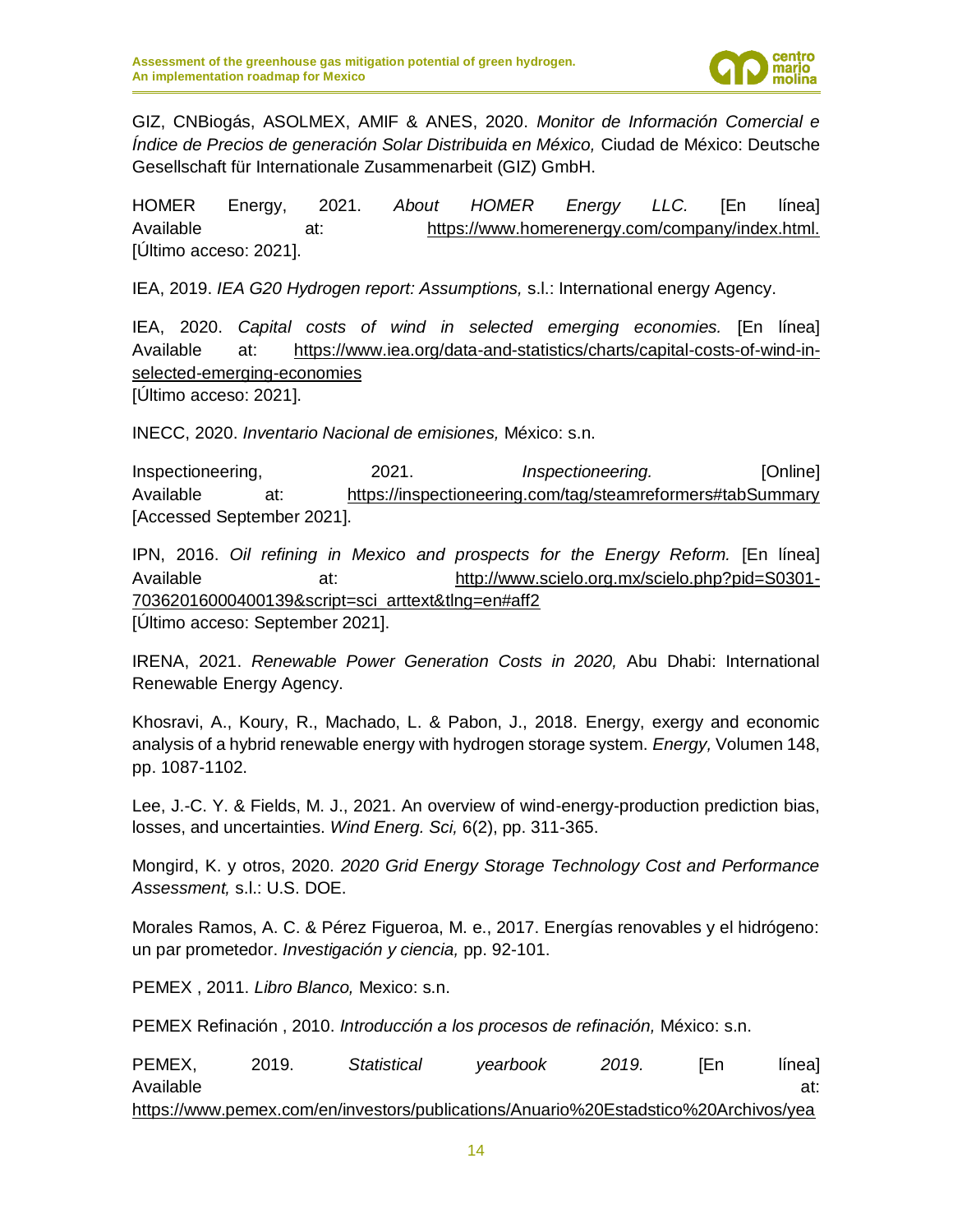

#### rbook-2019.pdf

[Último acceso: September 2021].

PEMEX, 2021. *BDI. Base de datos institucional. Sistema Nacional de Refinación. Proceso de petróleo crudo por refinería.* [En línea] Available at: https://ebdi.pemex.com/bdi/bdiController.do?action=cuadro&cvecua=RPROREF [Último acceso: 2021].

PEMEX, 2021. *Sistema integral de producción,* Mexico: s.n.

Stehly, T., Beiter, P. & Duffy, P., 2020. *2019 Cost of Wind Energy Review,* Golden, CO.: National Renewable Energy Laboratory.

Sun, P. & Elgowainy, A., 2019. *Updates of Hydrogen Production from SMR Pro,* s.l.: s.n.

Sun, P. y otros, 2019. *Criteria Air Pollutants and Greenhouse Gas Emissions from Hydrogen Production in U.S. Steam Methane Reforming Facilities,,* s.l.: Environ. Sci. Technol..

TRACTEBEL engie-Hinicio, 2017. *Study on Early Business Cases for H2 in Energy Storage and more Broadly Power To H2 Applications,* Brussels: Fuel Cells and Hydrogen 2 Joint Undertaking .

U.S. DOE, 2020a. *DOE Hydrogen and Fuel Cells Program Record. Cost of Electrolytic Hydrogen Production with Existing Technology.* [En línea] Available at: https://www.hydrogen.energy.gov/pdfs/20004-cost-electrolytic-hydrogenproduction.pdf

[Último acceso: 2021].

U.S. DOE, 2020. *DOE Hydrogen and Fuel Cells Program Record. Hydrogen Production*  Cost From PEM Electrolysis-2019. [En línea] Available at: https://www.hydrogen.energy.gov/pdfs/19009\_h2\_production\_cost\_pem\_electrolysis\_2019 .pdf

[Último acceso: 2021].

Vartiainen, E. y otros, 2019. Impact of weighted average cost of capital, capital expenditure, and other parameters on future utility‐scale PV levelised cost of electricity. *Prog Photovolt Res Appl.,* 28(6), pp. 439-453.

Wiser, R. B. M. y otros, 2020. *Wind Energy Technology Data Update: 2020 Edition,*  Berkeley: Lawrence Berkeley National Laboratory.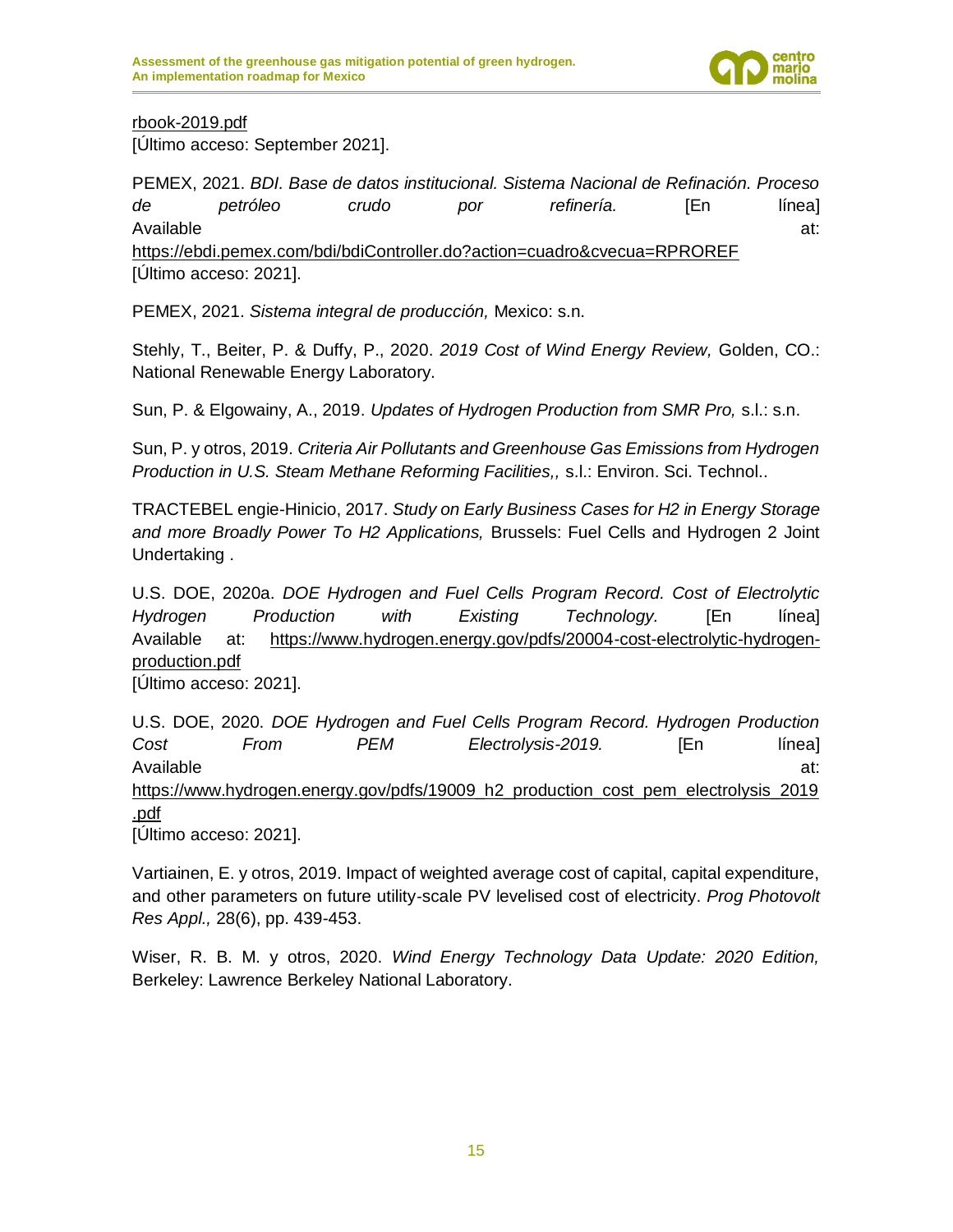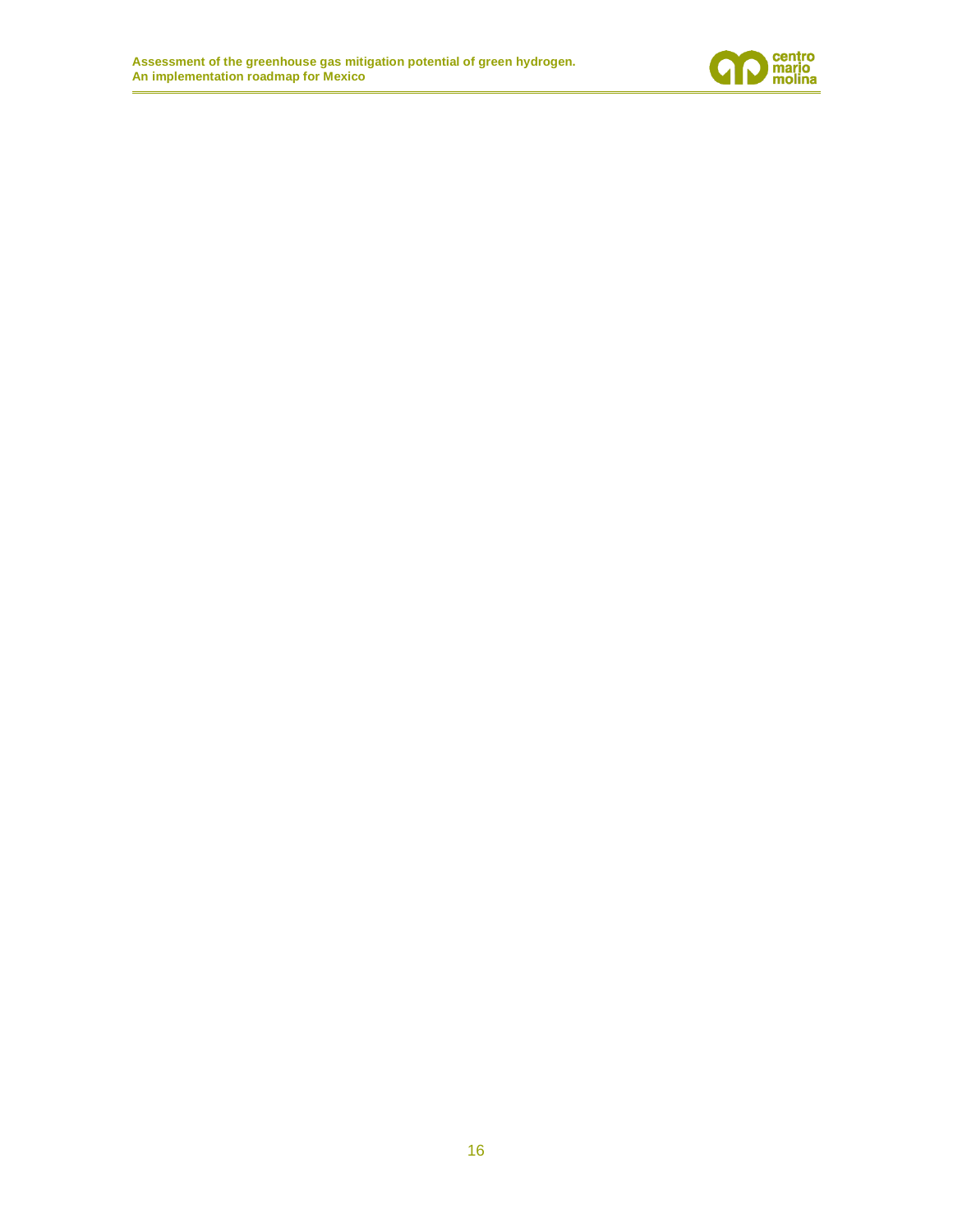

Rubén Darío 36, Col. Rincón del Bosque, Polanco V Sección Del. Miguel Hidalgo, Ciudad de México, CDMX, CP 11580. Tel: (52-55)-9129-3929 [www.centromariomolina.org](about:blank) Twitter: @CentroMMolina Facebook.com/CentroMarioMolina